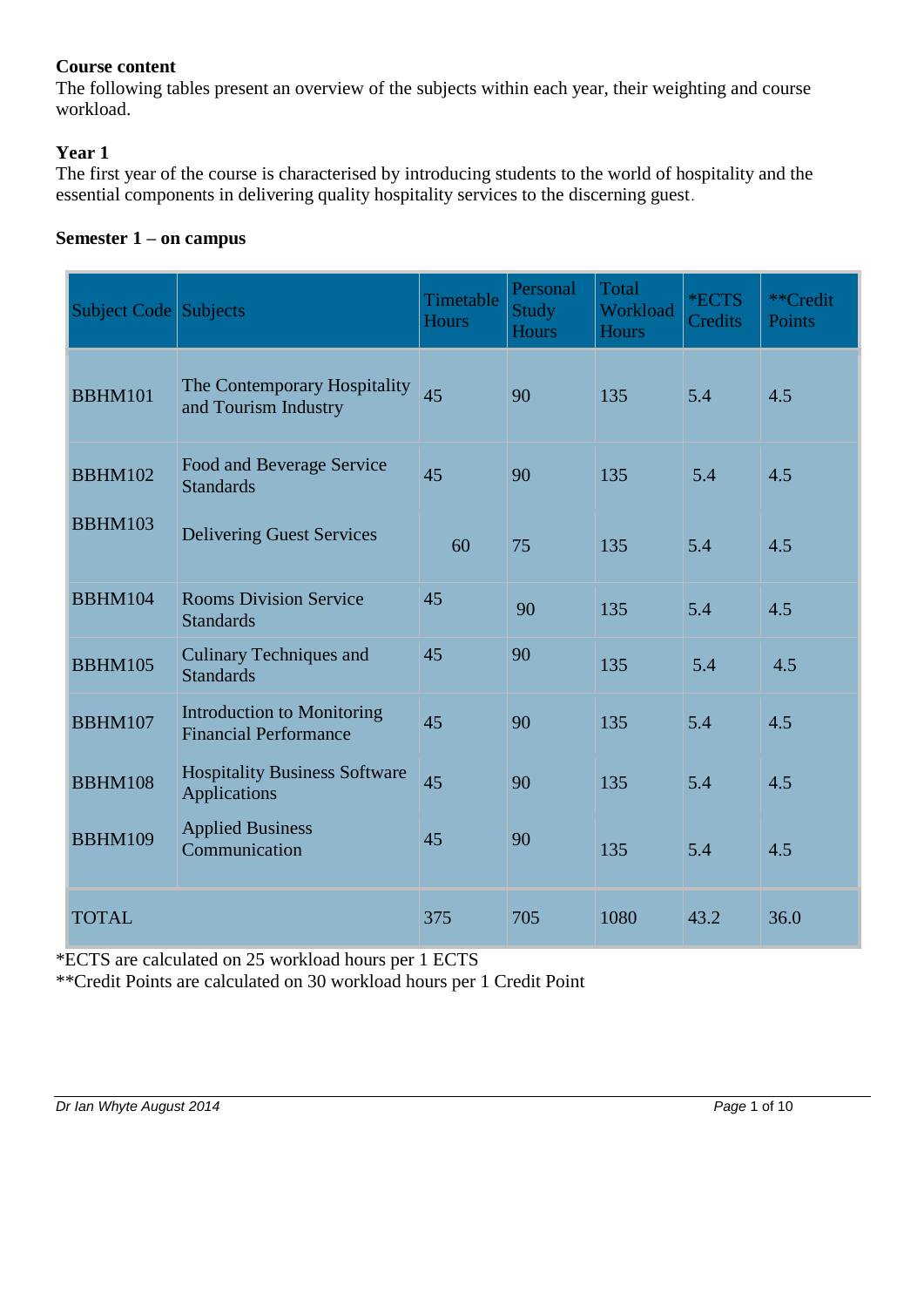| Subject Code Subjects |                             | Timetable<br>Hours | Personal<br>Study<br><b>Hours</b> | Total<br>Workload<br>Hours | <b>ECTS</b><br>Credits | Credit<br>Points |
|-----------------------|-----------------------------|--------------------|-----------------------------------|----------------------------|------------------------|------------------|
| BBHM111               | <b>Industry Placement 1</b> |                    |                                   | Min: 500<br>Max: 700       | $20*$                  | $16.5*$          |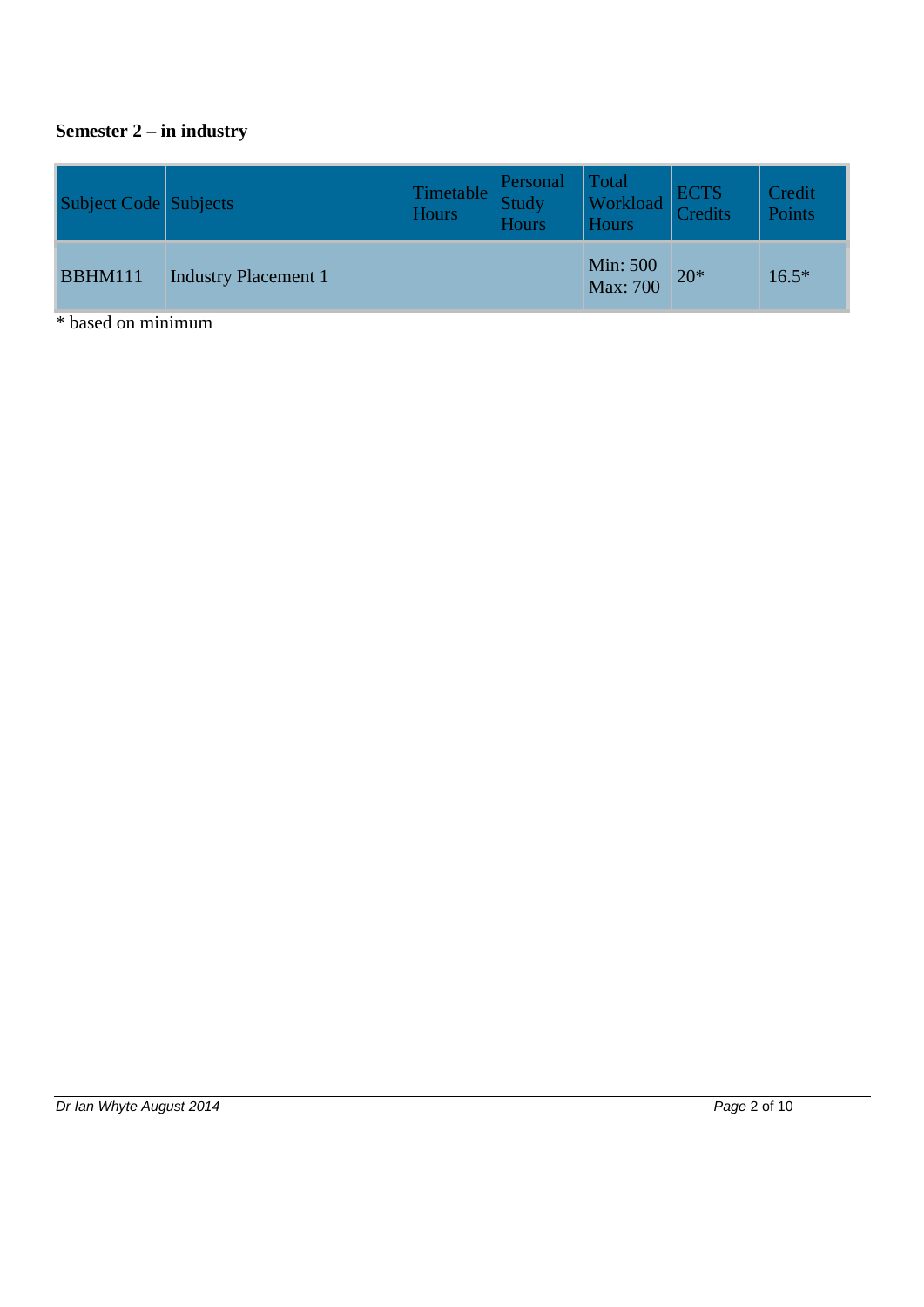## **Year 2**

The second year of the course builds on the understanding that students have achieved in year 1 and enhances that understanding through introducing the importance of the management skills in supervising hospitality operations whilst introducing some of the broader complexities in relationship to the overall management of hospitality operations.

| Subject Code Subjects |                                                               | Timetable<br><b>Hours</b> | Personal<br><b>Study</b><br><b>Hours</b> | Total<br>Workload<br><b>Hours</b> | <b>ECTS</b><br>Credits | Credit<br>Points |
|-----------------------|---------------------------------------------------------------|---------------------------|------------------------------------------|-----------------------------------|------------------------|------------------|
| <b>CORE</b>           |                                                               |                           |                                          |                                   |                        |                  |
| <b>BBHM106</b>        | Marketing and Sales for<br><b>Hospitality Businesses</b>      | 45                        | 90                                       | 135                               | 5.4                    | 4.5              |
| <b>BBHM203</b>        | <b>Supervising Rooms Division</b><br><b>Service Standards</b> | 45                        | 90                                       | 135                               | 5.4                    | 4.5              |
| <b>BBHM205</b>        | Human Resource Development 45                                 |                           | 90                                       | 135                               | 5.4                    | 4.5              |
| <b>BBHM206</b>        | Property, Safety and Security<br>Management                   | 45                        | 90                                       | 135                               | 5.4                    | 4.5              |
| <b>BBHM209</b>        | <b>Measuring Business Financial</b><br>Performance            | 45                        | 90                                       | 135                               | 5.4                    | 4.5              |
| <b>ELECTIVES</b>      | Choose 3                                                      |                           |                                          |                                   |                        |                  |
| <b>BBHM201</b>        | <b>Supervising Culinary</b><br>Operations                     | 45                        | 90                                       | 135                               | 5.4                    | 4.5              |
| <b>BBHM202</b>        | <b>Professional Wine Studies</b>                              | 45                        | 90                                       | 135                               | 5.4                    | 4.5              |
| <b>BBHM204</b>        | Creating the Guest Experience 45                              |                           | 90                                       | 135                               | 5.4                    | 4.5              |
| <b>BBHM208</b>        | <b>Hospitality Operational</b><br>Planning and Control        | 45                        | 90                                       | 135                               | 5.4                    | 4.5              |
|                       |                                                               |                           |                                          |                                   |                        |                  |

### **Semester 1 – on campus**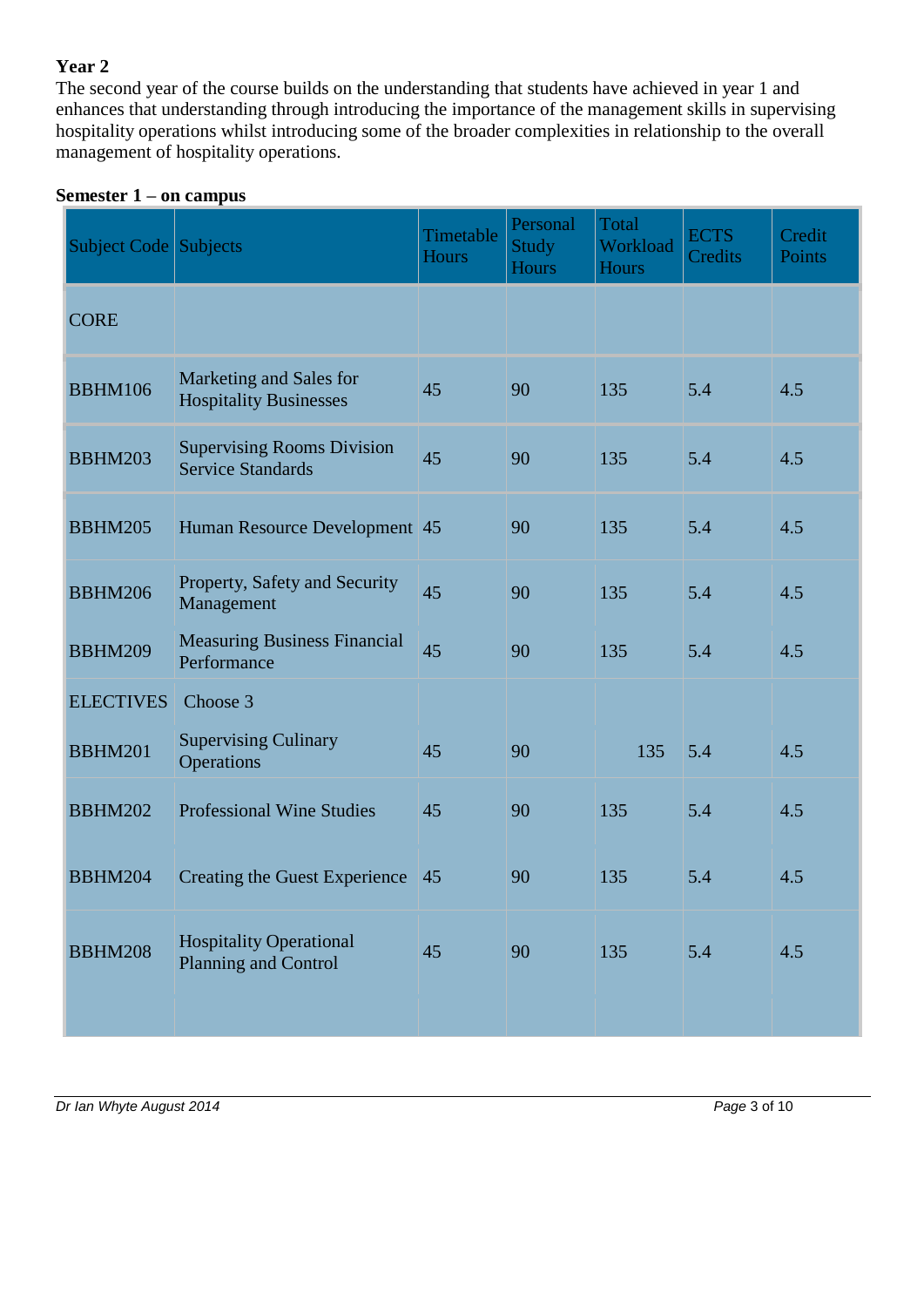| Subject Code Subjects | Timetable  <br>Hours | Personal<br><b>Study</b><br><b>Hours</b> | Total<br>Workload<br>Hours | ECTS<br>Credits | Credit<br>Points |
|-----------------------|----------------------|------------------------------------------|----------------------------|-----------------|------------------|
| <b>TOTAL</b>          | 360                  | 720                                      | 1080                       | 43.2            | 36.0             |

| Subject Code Subjects |                             | Timetable<br><b>Hours</b> | Personal<br>Study<br><b>Hours</b> | Total<br>Workload<br><b>Hours</b> | <b>ECTS</b><br>Credits | Credit<br>Points |
|-----------------------|-----------------------------|---------------------------|-----------------------------------|-----------------------------------|------------------------|------------------|
| <b>BBHM211</b>        | <b>Industry Placement 2</b> |                           |                                   | Min: 500<br>Max: 700              | $20*$                  | $16.5*$          |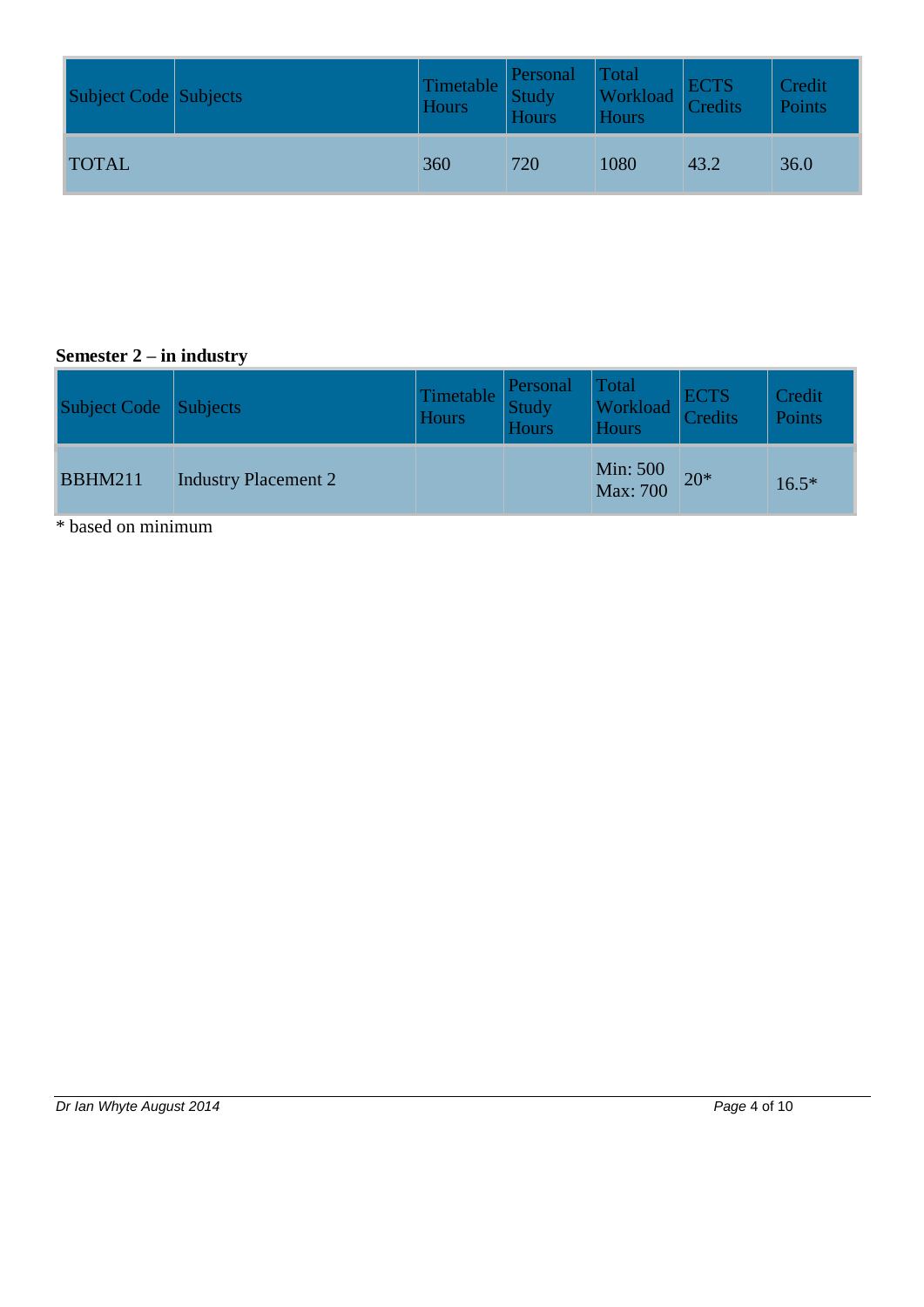## **Year 3**

The third year of the course builds on the understanding the students have achieved in year two and enhances that understanding with a focus on the knowledge, skills and professional competencies required in efficiently and effectively managing operational functions.

| Semester $1 -$ on campus |  |  |
|--------------------------|--|--|
|--------------------------|--|--|

| <b>Subject Code</b> | Subjects                                            | Timetable<br><b>Hours</b> | Personal<br><b>Study</b><br><b>Hours</b> | Total<br>Workload<br><b>Hours</b> | <b>ECTS</b><br>Credits | Credit<br>Points |
|---------------------|-----------------------------------------------------|---------------------------|------------------------------------------|-----------------------------------|------------------------|------------------|
| <b>CORE</b>         |                                                     |                           |                                          |                                   |                        |                  |
| <b>BBHM301</b>      | <b>Managing Business Financial</b><br>Performance   | 45                        | 90                                       | 135                               | 5.4                    | 4.5              |
| <b>BBHM302</b>      | <b>Managing Productivity Through</b><br>People      | 45                        | 90                                       | 135                               | 5.4                    | 4.5              |
| <b>BBHM306</b>      | Managing Food and Beverage<br><b>Operations</b>     | 45                        | 90                                       | 135                               | 5.4                    | 4.5              |
| <b>BBHM307</b>      | <b>Managing Rooms Division</b><br><b>Operations</b> | 45                        | 90                                       | 135                               | 5.4                    | 4.5              |
| <b>BBHM308</b>      | <b>Sustainable Hospitality</b><br>Environments      | 45                        | 90                                       | 135                               | 5.4                    | 4.5              |
| <b>ELECTIVES</b>    | <b>Choose 3</b>                                     |                           |                                          |                                   |                        |                  |
| <b>BBHM303</b>      | <b>Customer Relationship</b><br>Management          | 45                        | 90                                       | 135                               | 5.4                    | 4.5              |
| <b>BBHM304</b>      | The Changing Economic<br>Environment                | 45                        | 90                                       | 135                               | 5.4                    | 4.5              |
| <b>BBHM305</b>      | Managing Business Information 45                    |                           | 90                                       | 135                               | 5.4                    | 4.5              |
| <b>BBHM207</b>      | E-Marketing and Distribution                        | 45                        | 90                                       | 135                               | 5.4                    | 4.5              |
| <b>BBHM201</b>      | <b>Supervising Culinary</b><br><b>Operations</b>    | 45                        | 90                                       | 135                               | 5.4                    | 4.5              |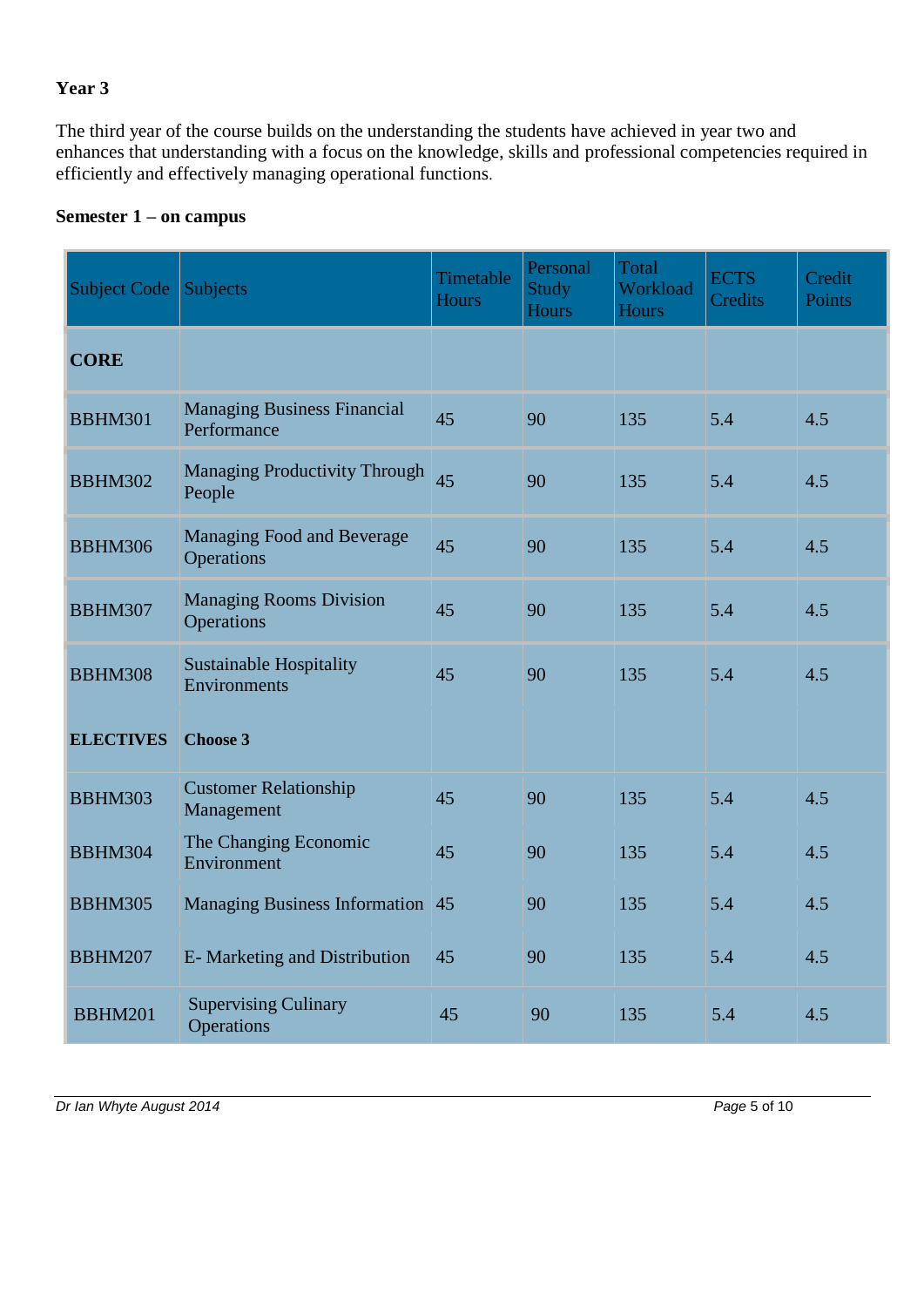| <b>Subject Code</b> | <b>Subjects</b>                                               | Timetable<br><b>Hours</b> | Personal<br><b>Study</b><br><b>Hours</b> | Total<br>Workload<br><b>Hours</b> | <b>ECTS</b><br>Credits | Credit<br>Points |
|---------------------|---------------------------------------------------------------|---------------------------|------------------------------------------|-----------------------------------|------------------------|------------------|
| <b>BBHM202</b>      | <b>Professional Wine Studies</b>                              | 45                        | 90                                       | 135                               | 5.4                    | 4.5              |
| <b>BBHM204</b>      | <b>Creating the Guest Experience</b>                          | 45                        | 90                                       | 135                               | 5.4                    | 4.5              |
| <b>BBHM208</b>      | <b>Hospitality Operational</b><br><b>Planning and Control</b> | 45                        | 90                                       | 135                               | 5.4                    | 4.5              |
| <b>BIHM406</b>      | International Wine                                            | 45                        | 90                                       | 135                               | 5.4                    | 4.5              |
| <b>BIHM412</b>      | Management of Functions and<br>Events                         | 45                        | 90                                       | 135                               | 5.4                    | 4.5              |
| <b>TOTAL</b>        |                                                               | 360                       | 720                                      | 1080                              | 43.2                   | 36.0             |

| Subject Code   Subjects |                             | Timetable<br>Hours | Personal<br>Study<br>Hours | Total<br>Workload<br>Hours | <b>ECTS</b><br><b>Credits</b> | Credit<br>Points |
|-------------------------|-----------------------------|--------------------|----------------------------|----------------------------|-------------------------------|------------------|
| <b>BBHM311</b>          | <b>Industry Placement 3</b> |                    |                            | Min: 500<br>Max: 700       | $20*$                         | $16.5*$          |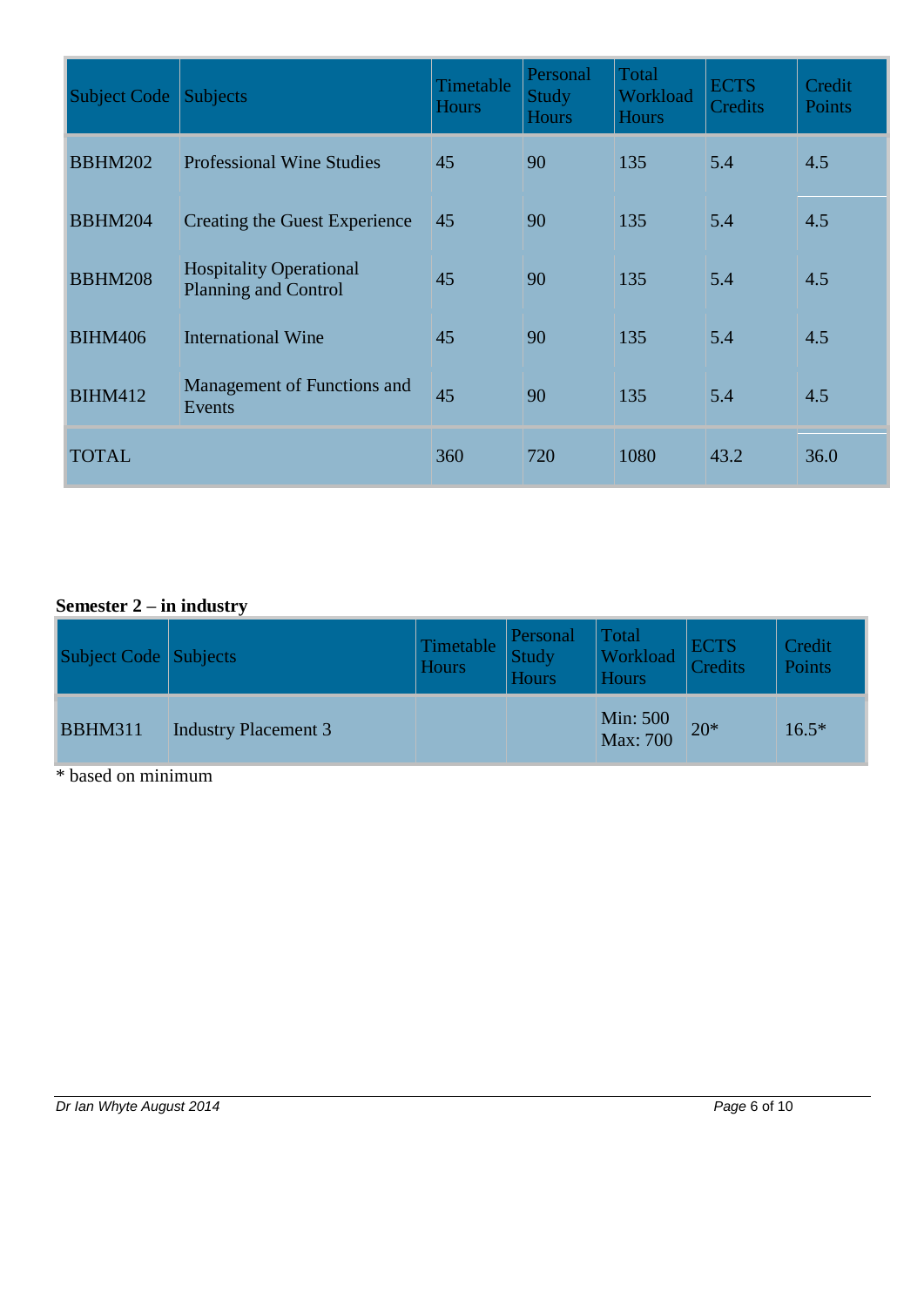#### **Year 4**

The fourth year of the course builds on the knowledge and professional skills the students have achieved in the previous three years and extends that understanding with a focus on the knowledge, skills and professional competencies required to manage in the context of international and corporate hotels.

### **Semester 1 – on campus**

| <b>Subject Code</b> | <b>Core Subjects</b>                                               | Timetable<br><b>Hours</b> | Personal<br>study<br><b>Hours</b> | Total<br>Workload<br><b>Hours</b> | <b>ECTS</b><br>Credits | Credit<br>Points |
|---------------------|--------------------------------------------------------------------|---------------------------|-----------------------------------|-----------------------------------|------------------------|------------------|
| <b>CORE</b>         |                                                                    |                           |                                   |                                   |                        |                  |
| <b>BIHM401</b>      | <b>International Hospitality</b><br><b>Revenue Management</b>      | 45                        | 90                                | 135                               | 5.4                    | 4.5              |
| <b>BIHM402</b>      | <b>Managing International Guests</b><br>Expectations               | 45                        | 90                                | 135                               | 5.4                    | 4.5              |
| <b>BIHM403</b>      | <b>Corporate Social Responsibility</b><br>and Community Engagement | 45                        | 90                                | 135                               | 5.4                    | 4.5              |
| <b>BIHM404</b>      | <b>Managing International</b><br><b>Business Strategy</b>          | 45                        | 90                                | 135                               | 5.4                    | 4.5              |
| <b>BIHM405</b>      | <b>International Hotel Brand</b><br>Management                     | 45                        | 90                                | 135                               | 5.4                    | 4.5              |
| <b>ELECTIVES</b>    | <b>Choose 3</b>                                                    |                           |                                   |                                   |                        |                  |
| <b>BIHM406</b>      | <b>International Wine</b>                                          | 45                        | 90                                | 135                               | 5.4                    | 4.5              |
| <b>BIHM407</b>      | <b>International Hotel Research</b><br>Project                     | 45                        | 90                                | 135                               | 5.4                    | 4.5              |
| <b>BIHM408</b>      | <b>Research Methods for</b><br><b>Managers</b>                     | 45                        | 90                                | 135                               | 5.4                    | 4.5              |
| BBIHM409            | Entrepreneurship                                                   | 45                        | 90                                | 135                               | 5.4                    | 4.5              |
| <b>BIHM410</b>      | Gastronomy                                                         | 45                        | 90                                | 135                               | 5.4                    | 4.5              |
| <b>BIHM412</b>      | Management of Functions and<br>Events                              | 45                        | 90                                | 135                               | 5.4                    | 4.5              |
| <b>BIHM413</b>      | <b>Managing Hospitality</b><br>Technology                          | 45                        | 90                                | 135                               | 5.4                    | 4.5              |
| <b>BIHM414</b>      | Art, Design and Theatre in<br><b>International Hotels</b>          | 45                        | 90                                | 135                               | 5.4                    | 4.5              |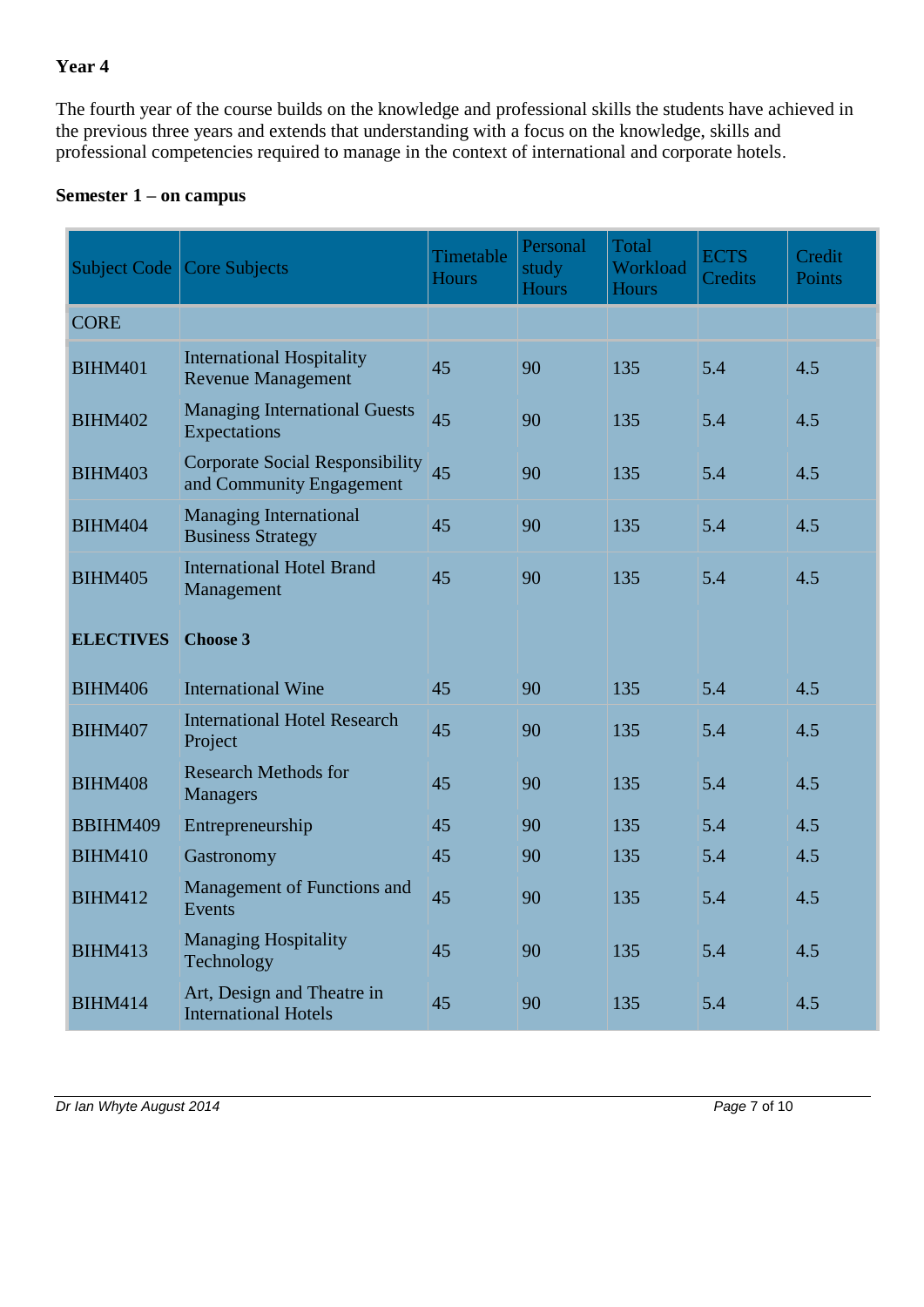| Subject Code   | <b>Core Subjects</b>                                                           | Timetable<br><b>Hours</b> | Personal<br>study<br><b>Hours</b> | Total<br>Workload<br><b>Hours</b> | <b>ECTS</b><br><b>Credits</b> | Credit<br>Points |
|----------------|--------------------------------------------------------------------------------|---------------------------|-----------------------------------|-----------------------------------|-------------------------------|------------------|
| <b>BIHM415</b> | <b>Hospitality and Tourism</b><br><b>Industry International</b><br>Development | 45                        | 90                                | 135                               | 5.4                           | 4.5              |
| <b>BIHM416</b> | <b>International Human Resource</b><br>Management                              | 45                        | 90                                | 135                               | 5.4                           | 4.5              |
| <b>BBHM303</b> | <b>Customer Relationship</b><br>Management                                     | 45                        | 90                                | 135                               | 5.4                           | 4.5              |
| <b>BBHM304</b> | The Changing Economic<br>Environment                                           | 45                        | 90                                | 135                               | 5.4                           | 4.5              |
| <b>BBHM305</b> | <b>Managing Business</b><br>Information                                        | 45                        | 90                                | 135                               | 5.4                           | 4.5              |
| <b>BBHM207</b> | E-Marketing and Distribution                                                   | 45                        | 90                                | 135                               | 5.4                           | 4.5              |
| <b>TOTAL</b>   |                                                                                | 368                       | 720                               | 1080                              | 43.2                          | 36               |

| Subject Code Subjects |                             | Timetable<br>Hours | Personal<br>Study<br><b>Hours</b> | Total<br>Workload<br><b>Hours</b> | <b>ECTS</b><br>Credits | Credit<br>Points |
|-----------------------|-----------------------------|--------------------|-----------------------------------|-----------------------------------|------------------------|------------------|
| <b>BBHM411</b>        | <b>Industry Placement 4</b> |                    |                                   | Min: 500<br>Max: 700              | $20*$                  | $16.5*$          |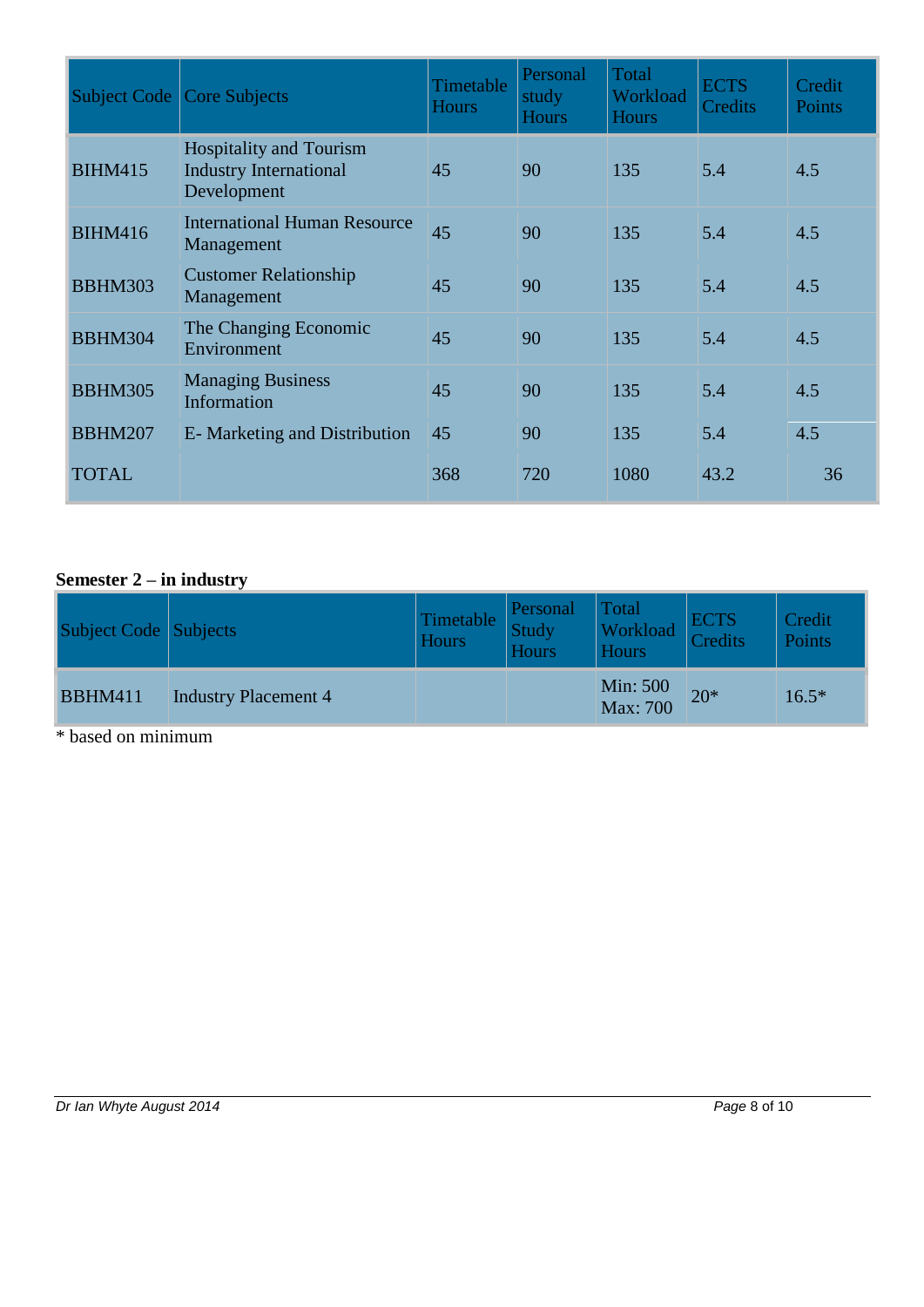## **Total Program Workload**

|  |  |  |  |  |  | <b>Associate Degree in Hospitality Management (ADHM)</b> |  |
|--|--|--|--|--|--|----------------------------------------------------------|--|
|--|--|--|--|--|--|----------------------------------------------------------|--|

| Year   | Semester         | Timetable<br><b>Hours</b> | Personal<br><b>Study</b><br><b>Hours</b> | Total<br>Workload<br><b>Hours</b> | <b>ECTS</b><br>Credits | Credit<br>Points** |
|--------|------------------|---------------------------|------------------------------------------|-----------------------------------|------------------------|--------------------|
| Year 1 | Semester 1       | 375                       | 705                                      | 1080                              | 43.2                   | 36.0               |
|        | Semester 2       | $\overline{0}$            | $\overline{0}$                           | $500*$                            | 20.0                   | 16.5               |
|        | Total for year 1 | 375                       | 705                                      | 1580                              | 63.2                   | 52.5               |
|        | Semester 1       | 360                       | 720                                      | 1080                              | 43.2                   | 36.0               |
| Year 2 | Semester 2       | $\overline{0}$            | $\overline{0}$                           | $500*$                            | 20.0                   | 16.5               |
|        | Total for year 2 | 360                       | 720                                      | 1580                              | 63.2                   | 52.5               |
| Total  |                  | 735                       | 1425                                     | 3160                              | 126.4                  | 105.0              |

\*Based on minimum

## **Bachelor of Business (Hospitality Management) (BBHM)**

| Year   | Semester         | Timetable<br><b>Hours</b> | Personal<br><b>Study</b><br><b>Hours</b> | Total<br>Workload<br><b>Hours</b> | <b>ECTS</b><br>Credits | Credit<br><b>Points</b> |
|--------|------------------|---------------------------|------------------------------------------|-----------------------------------|------------------------|-------------------------|
| Year 1 | Semester 1       | 375                       | 705                                      | 1080                              | 43.2                   | 36.0                    |
|        | Semester 2       | $\overline{0}$            | $\overline{0}$                           | $500*$                            | 20.0                   | 16.5                    |
|        | Total for year 1 | 375                       | 705                                      | 1580                              | 63.2                   | 52.5                    |
| Year 2 | Semester 1       | 360                       | 720                                      | 1080                              | 43.2                   | 36.0                    |
|        | Semester 2       | $\theta$                  | $\Omega$                                 | $500*$                            | 20.0                   | 16.5                    |
|        | Total for year 2 | 360                       | 720                                      | 1580                              | 63.2                   | 52.5                    |
|        | Semester 1       | 360                       | 720                                      | 1080                              | 43.2                   | 36.0                    |
| Year 3 | Semester 2       | $\overline{0}$            | $\theta$                                 | $500*$                            | 20.0                   | 16.5                    |
|        | Total for year 3 | 360                       | 720                                      | 1580                              | 63.2                   | 52.5                    |
| Total  |                  | 1095                      | 2145                                     | 4740                              | 189.6                  | 157.5                   |